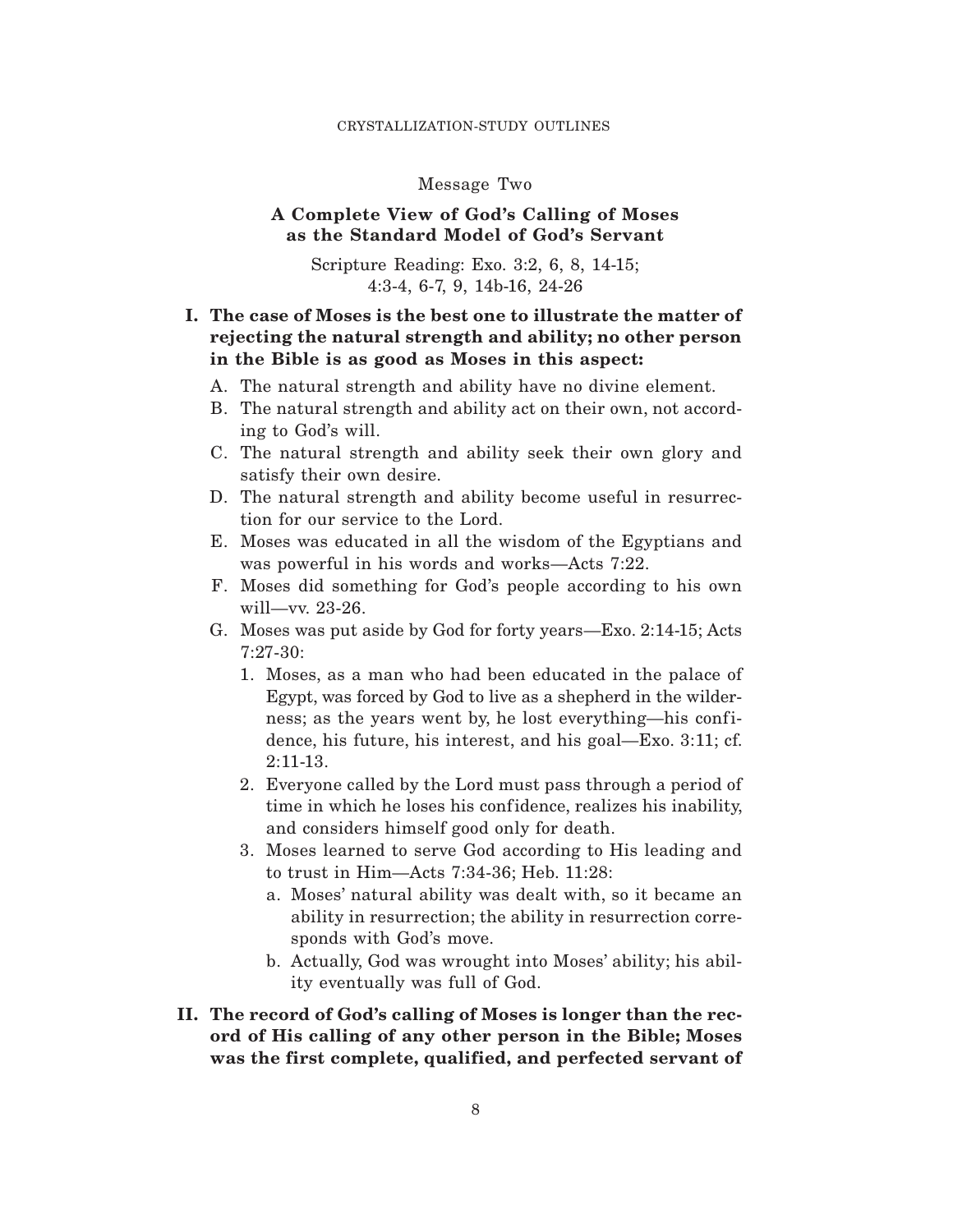#### EXODUS (1)

#### Message Two (continuation)

# **God in history; because he was the first fully qualified servant of God in the Bible, Moses is the standard model of God's servant, and God's calling of him is the standard for His calling of all His servants:**

- A. The place of God's calling was the back of the wilderness (Exo. 3:1); to be at the back side means that we are discontented and dissatisfied with our present situation.
- B. When Moses came to the back of the wilderness, he came to the mountain of God, to Horeb (v. 1); many times the back side of our situation turns out to be the mountain of God.
- C. In Exodus 3:5 God said to Moses, "Do not come near here. Remove your sandals from your feet, for the place on which you are standing is holy ground"; *holy ground* in this verse refers to land untouched by man:
	- 1. This indicates that God's calling occurs in a place where there is no human interference and no human manipulation or opinion; if we would be called by God, we must be in a place reserved wholly for Him.
	- 2. The fact that God called Moses from the midst of a thornbush indicates that the place of God's calling is within us.
- **III. A person who is called by God must see the vision of the burning thornbush—Acts 7:22-36; Exo. 3:2-6a:**
	- A. Everyone who is called by God must realize that he is a redeemed thornbush (a redeemed sinner who was under God's  $curse—Gen. 3:17-18$  with a fire burning within him and that this fire is the Triune God Himself, the God of resurrection— Deut. 33:16; Mark 12:26:
		- 1. The fact that the thornbush burned without being consumed indicates that God does not want to use our natural life as fuel; He will burn only with Himself as fuel—Rom. 12:11; 2 Tim. 1:7; Col. 1:29; Isa. 4:4; Rev. 3:15-19.
		- 2. We have to be hot in our spirit, not in our natural life (Rom.  $12:11$ ; any hotness in our natural life is strange fire to God, and this brings in death (Lev. 10:1-11; 16:12).
		- 3. The fact that the thornbush burned without being consumed indicates that the God of glory, as the holy fire, should burn within us but that we should not be exhausted; if a servant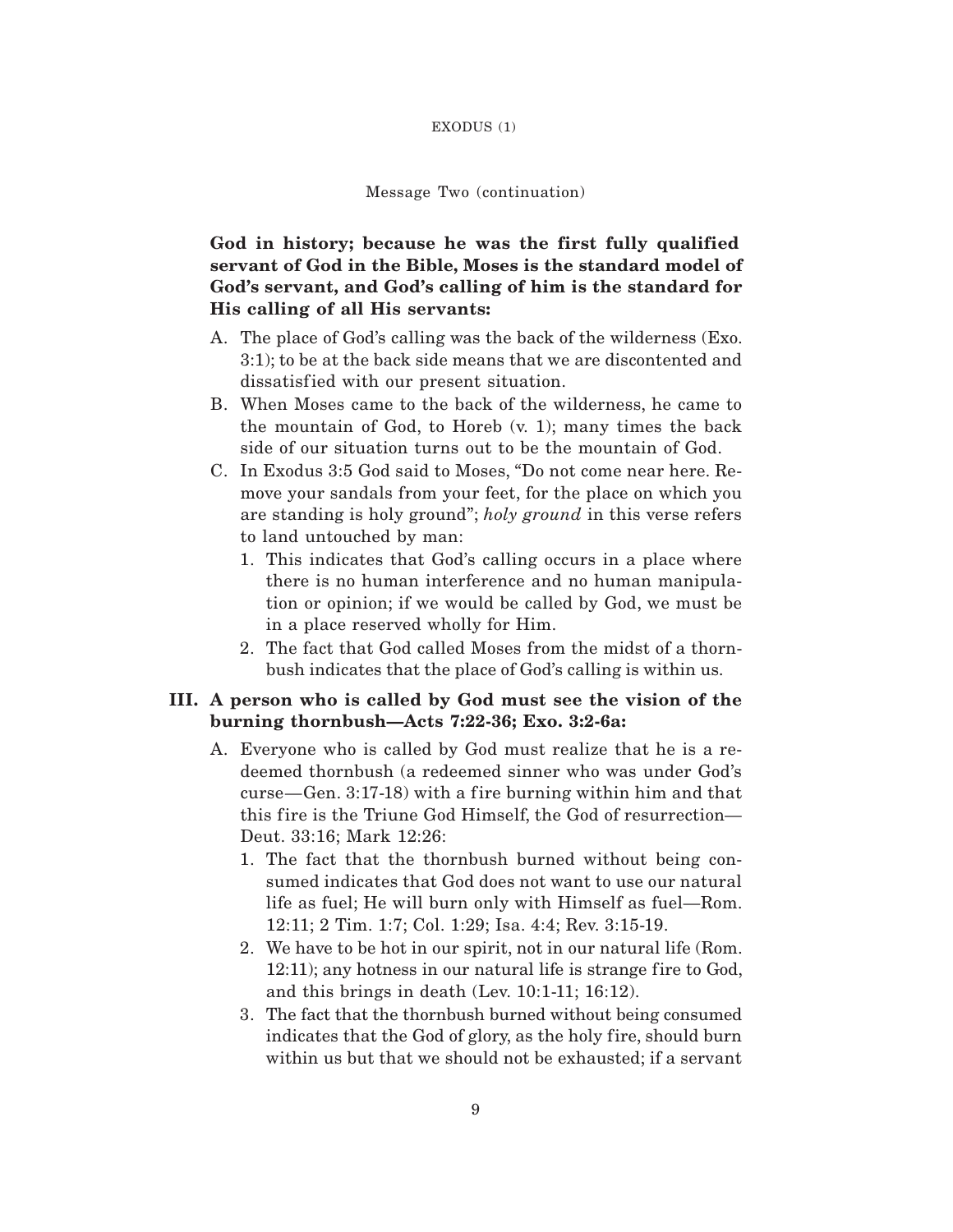Message Two (continuation)

of God is exhausted, it may mean that he is using his own energy to do something for God—cf. 1 Cor. 15:10, 58.

- 4. The memory of this vision must have worked within Moses constantly to remind him not to use his natural strength or ability.
- 5. Through the sign of the burning thornbush, God impressed Moses that he was a vessel, a channel, through which God was to be manifested—2 Cor. 4:7; Phil. 1:20, 22-25.
- 6. Throughout the years we need to be learning one lesson: to work for God without using the natural life as the fuel but by letting God burn within us.
- 7. The record of the burning thornbush is to be a continuing memorial and testimony to God's called ones—Deut. 33:1, 16; Mark 12:26.
- 8. May this record of the burning thornbush make such a deep impression upon us that we never forget it; this vision needs to be stamped upon our being.
- B. The church is a corporate thornbush burning with the God of resurrection—cf. Gen. 2:22; Eph. 2:6:
	- 1. God's ultimate goal is to obtain a dwelling place, to build up His habitation—John 1:14; 2:19; 1 Cor. 3:16; Rev. 21:3, 22.
	- 2. The church is the Triune God burning within redeemed humanity; this is the divine economy—Luke 12:49-50; Acts 2:3-4.

### **IV. A person who is called by God must have a revelation of who God is:**

- A. The One who called Moses was first the Angel of Jehovah-Exo. 3:2:
	- 1. The title *the Angel of Jehovah* refers mainly to Christ, the Son of God, as the One sent by God (cf. John 8:42) to save His people from their situation of suffering (cf. Judg. 6:12-22; 13:3-22).
	- 2. According to Exodus 3:2 and 6, the Angel of Jehovah, the sent One, was Jehovah Himself, the sending One (cf. Zech. 2:6-11), and Jehovah is the Triune God (Exo. 3:6, 15).
	- 3. For the purpose of calling and sending Moses, God, the sending One, appeared to him as the sent One.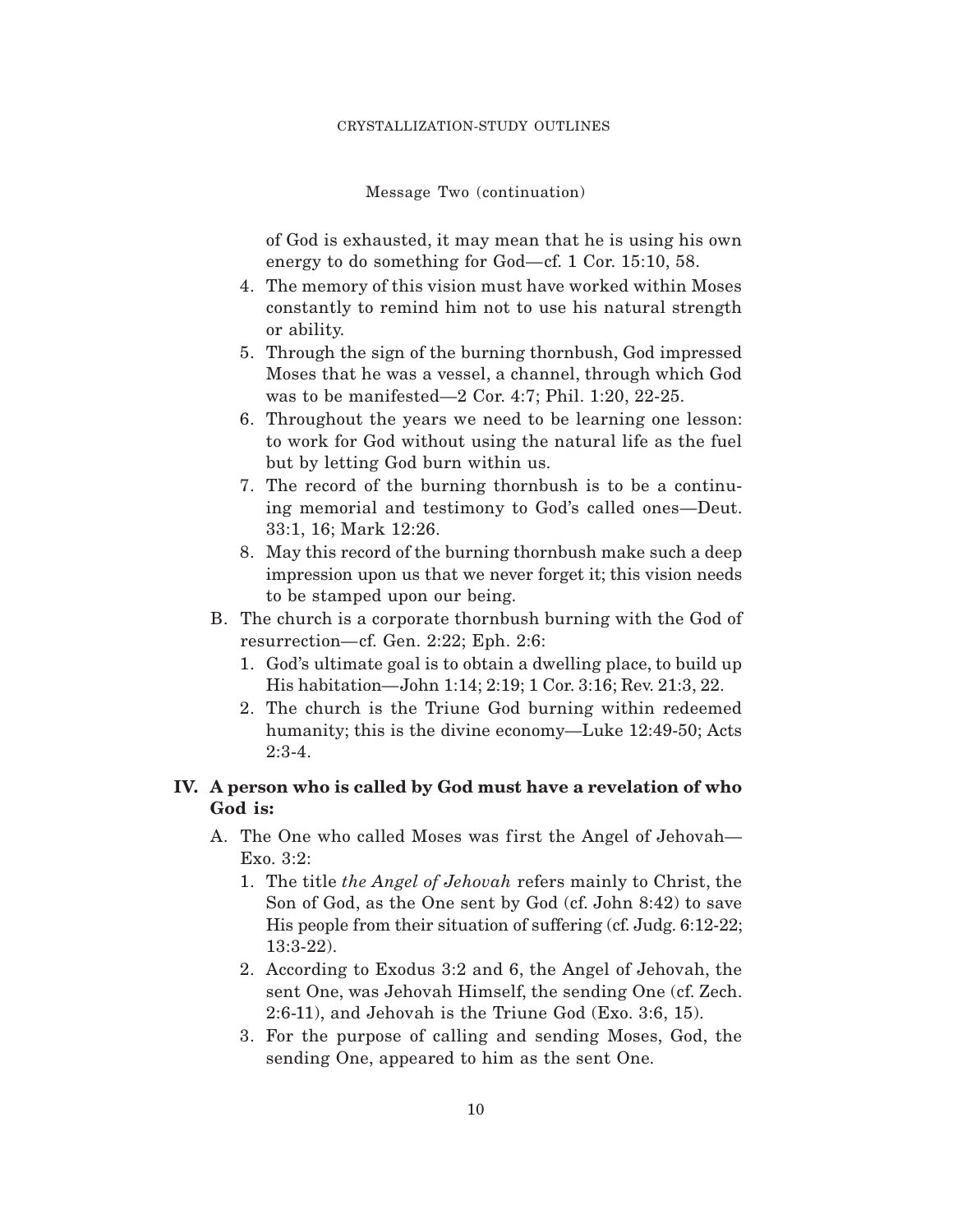#### EXODUS (1)

### Message Two (continuation)

- B. The name of the One who called Moses was I Am—vv. 14-15:
	- 1. The name I Am indicates that God, Christ, is the reality of every positive thing—John 8:58; 6:35; 8:12; 15:1; Col. 2:16-17.
	- 2. We must know that the God who calls us is and that we are not—Heb. 11:6.
- C. The One who called Moses was the God of his father—Exo. 3:6:
	- 1. *The God of your father* denotes history with God.
	- 2. In the eyes of God, the Lord who calls you is the God of your spiritual father—1 Cor. 4:15, 17; Psa. 103:7; Phil. 2:19-22.
- D. The One who called Moses was the God of resurrection:
	- 1. We must know the God of Abraham, the God of Isaac, and the God of Jacob—the resurrecting Triune God:
		- a. The God of Abraham signif ies God the Father who calls man, justifies man, and equips man to live by faith and live in fellowship with Him—Gen. 12:1; 15:6; chs. 17—18; 19:29; 21:1-13; 22:1-18.
		- b. The God of Isaac signifies God the Son who blesses man with the inheritance of all His riches, with a life of the enjoyment of His abundance, and with a life in peace— 25:5; 26:3-4, 12-33.
		- c. The God of Jacob signifies God the Spirit who works in all things for the good of His lovers, transforms man, and makes man mature in the divine life so that man may be able to bless all the people, to rule over all the earth, and to satisfy all the people with God the Son as the life supply—27:41; 28:1—35:10; chs. 37; 39—49; Rom. 8:28-29.
	- 2. A called one of God must be in resurrection and do everything in resurrection for the building up of the church, which is altogether in resurrection—Eph. 1:19-23; Rom. 8:11; 1 Cor. 15:45b, 58.

## **V. A person who is called by God must know the purpose of God's calling—Exo. 3:8:**

A. The purpose of God's calling, negatively, is to deliver God's chosen people out of the usurpation and tyranny of Satan and the world, typified by Pharaoh and Egypt—Rom. 1:16.